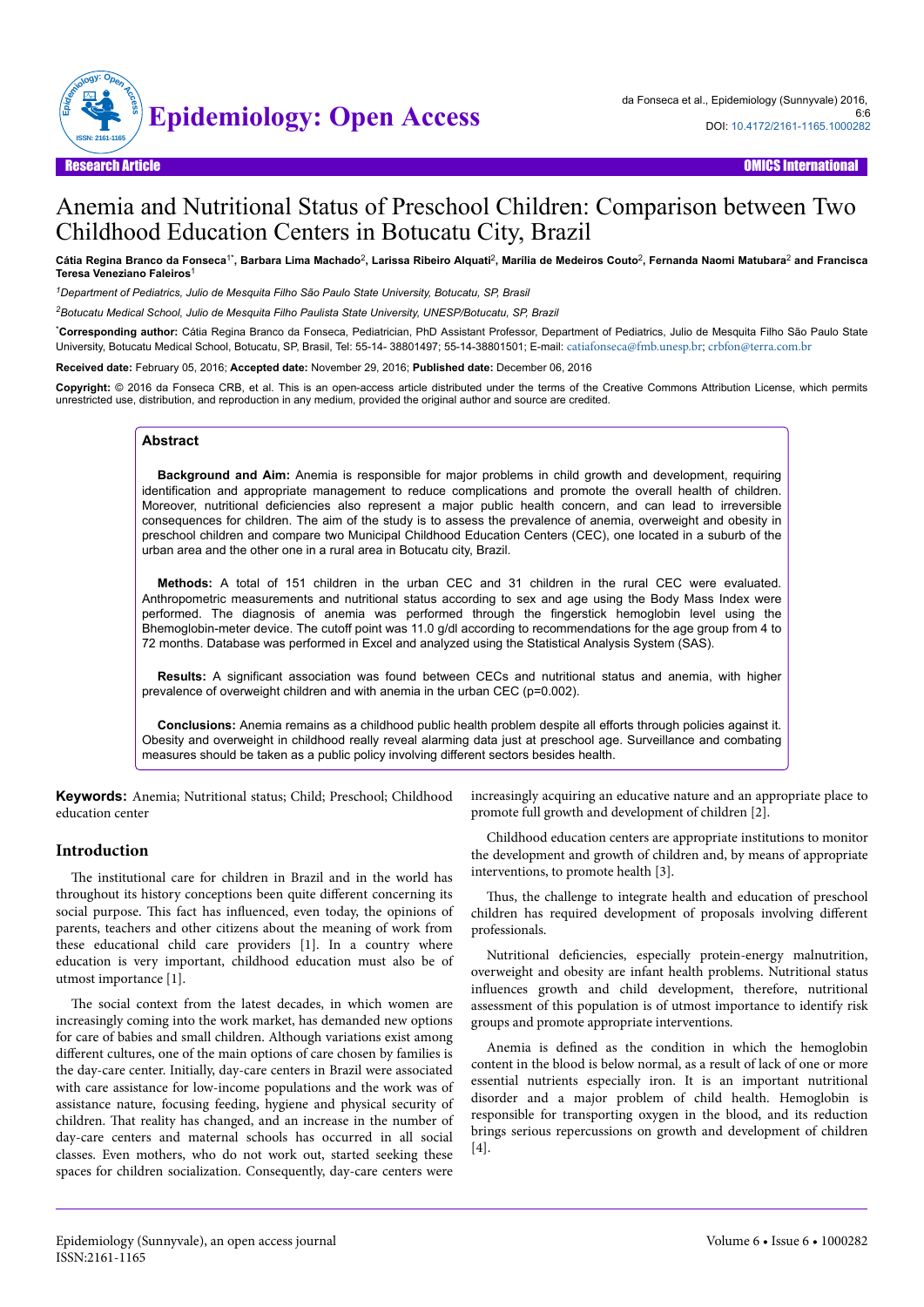Recent studies have shown a significant reduction in child malnutrition and an increase in overweight and obesity in children, called "nutritional epidemiological transition" as a result of increased consumption of high fat and sugar foods [5]. Нe intake of pre-cooked meals, like "fast foods" or snacks and processed foods is partly attributed to this change, in which the rush of everyday life and the search for practicality took the place of healthy and proper meals.

There are differences between urban and rural areas concerning eating habits and specific customs from each region, which are linked to demographic and socioeconomic changes.

According to Brazilian research based on population data, people from urban areas consume more processed foods, while people from rural areas consume fresh foods [6]. Besides food, activities and games for children also influence their maintenance energy, and consequently, the nutritional status.

Physical activities such as running and jumping rope were disregarded amid computers, television and video games, generating a great physical inactivity in children in the world today, also motivated by high rates of violence and insecurity on the streets of cities in Brazil [7].

Therefore, proper assessment of the nutritional status and level of anemia in children, followed by relevant counseling on lifestyle habits, including diet and physical activities aimed at children and their families, is of great importance to reduce current health problems, mainly related to the cardiovascular system, and promote overall health of children.

## **Aims**

Evaluate prevalence of anemia, overweight and obesity in preschool children and compare two Childhood Education Centers (CEC) located in urban and rural areas in Botucatu city, São Paulo state, Brazil.

# **Methods**

A cross-sectional study was performed in two CECs from 2014 to 2015, in Botucatu city, São Paulo state, Brazil. Нis study was approved by the Research Ethics Committee of the Botucatu Medical School/ UNESP.

The study was conducted in two CECs, a urban CEC located in the suburb of Botucatu city and a rural CEC about 30 km far from the city implemented to assist children resident in a fishing village. Нe urban and rural centers had 160 and 40 children registered, respectively, and all of them were invited to attend the study.

The CECs in Brazil include preschool children as of 4 months old, after mothers finish the maternity leave, until 72 months old when children start the elementary school [8].

All children registered in the urban and rural CECs were evaluated after the person responsible for them had signed the Written Informed Consent Form (WICF).

There was no refusal of the participants, but in the meeting where the researchers presented the study and the WICF was given, 5.6% and 22.5% of the children's responsible people from the urban and rural CEC, respectively, were missing. Therefore, the numbers of children included in the study were 151 in the urban CEC and 31 in the rural CEC.

Data collection was carried out in the own CECs during the regular period that the preschool children attended them. For weight measurements a digital scale (Toledo<sup>\*</sup>, SP, Brasil) was used with 199.95 kg maximum weighing capacity in 0.05 gram divisions. Height was measured using an anthropometric ruler of the scale, or length was measured with a horizontal anthropometer with 1-mm increment for the children less than 1.05 meters [9].

Anthropometric measurements were performed, and nutritional status evaluated according to sex and age using the Body Mass Index (BMI). Нese values were plotted into new curves proposed by WHO and the 2006 BMI and BMI z-score determined by the WHO or WHO Antrho and AnthroPlus software [10]. Nutritional status based on the results was: thin, normal weight, overweight, at risk of overweight or obese. Children with BMI greater than +1 SD were considered overweight, and at risk of overweight depending on the child be less than or more than 60 months; and BMI greater than +2 SD was defined as obesity. Нinness was defined as BMI below -2SD according to age and sex. Short stature: child height below -2 DP [11].

The diagnosis of anemia was performed by evaluating fingerstick hemoglobin level using the B-hemoglobinometer device (HemoCue<sup>®</sup>, Ängelhom, Sweden), which is portable validated bench equipment in peripheral blood. It requires small blood volume (20μL) and allows achieving immediate results. The cutoff point was  $11.0$  g/dl for the age group from 4 to 72 months. Less than 9.0 g/dl hemoglobin level was considered moderate/severe anemia [12]. Procedure gloves, lancets and micro cuvettes, all disposable and of single use were used for collection of biological material.

Database was performed in Excel and analyzed by the Statistical Analysis System (SAS), nonparametric Chi-square test, Fisher exact test and Mann-Whitney test [13].

# **Results**

A total of 151 children in the urban and 31 children in the rural CEC were evaluated. Нese numbers represent all children who attended the CEC and whose parents\guardians authorized blood exams and anthropometric assessment as explained in the Method section.

The prevalence of anemia was 23% in urban CEC. Of these, 55% have mild anemia, 44% moderate and 1% severe. The average amount of hemoglobin is 11.1g/dl  $(\pm 1.2)$ . The average age was 23.4  $(\pm 6.8)$ months.

Table 1 shows the results of nutritional and hemoglobin assessments of each CEC and differences according to sex. A significant association was found between CEC and nutritional status and anemia, with higher prevalence of overweight children and with anemia in the urban CEC (p=0.002).

Although the frequency of children up to 6 years old with altered nutrition diagnosis was not statistically significant, the value was high. Overweight and obesity was 29% in the rural CEC and 46% in the urban CEC, including children at risk of overweight.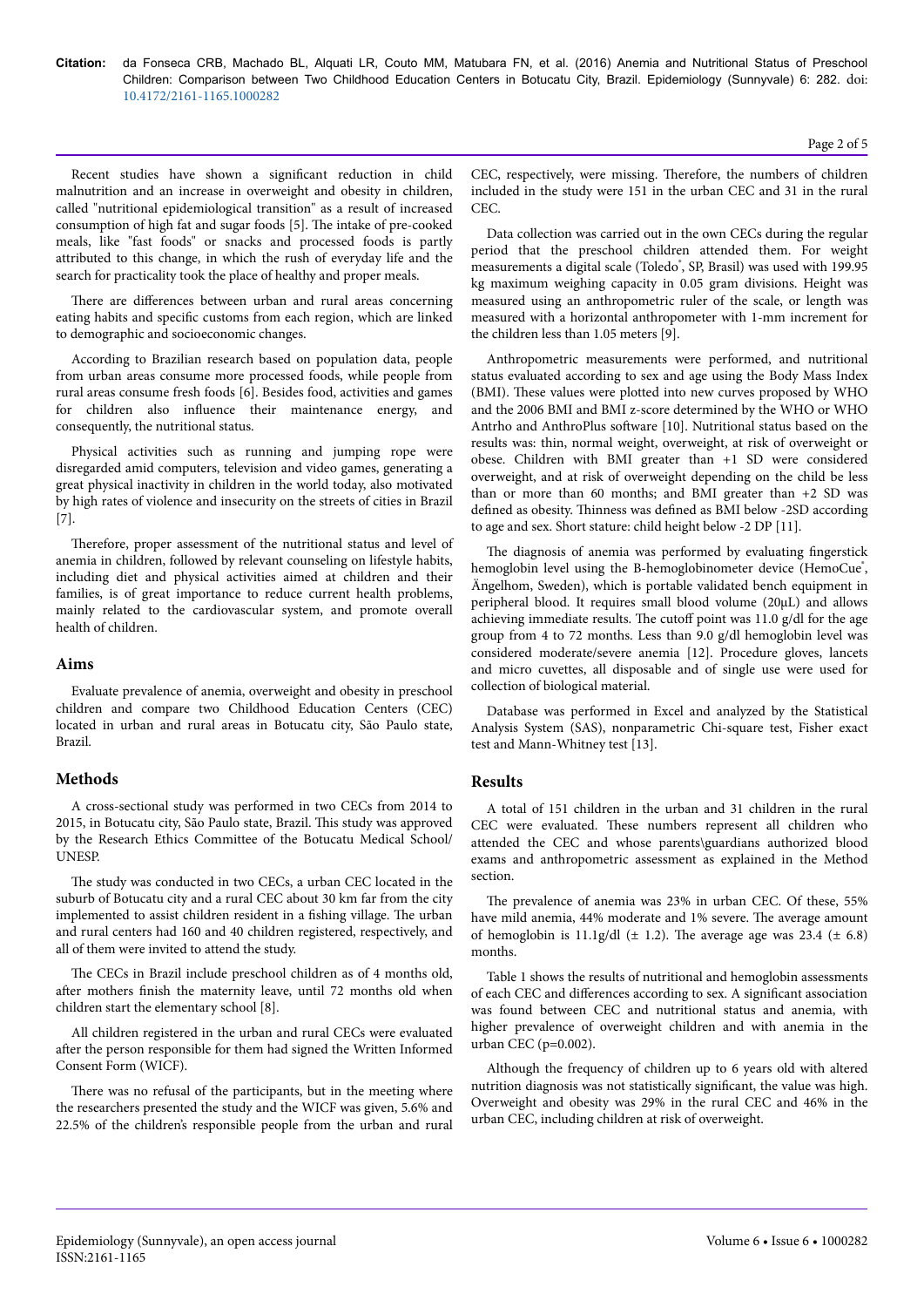|                                                                                                                                                              | <b>Childhood Education Center</b> |               |              |      | P    |
|--------------------------------------------------------------------------------------------------------------------------------------------------------------|-----------------------------------|---------------|--------------|------|------|
|                                                                                                                                                              | Rural                             |               | Urban        |      |      |
|                                                                                                                                                              | $N = 31$                          | $\frac{9}{6}$ | $N = 151$    | $\%$ |      |
| Sex                                                                                                                                                          |                                   |               |              |      |      |
| Female                                                                                                                                                       | 15                                | 48            | 71           | 47.0 | 0.89 |
| Male                                                                                                                                                         | 16                                | 52            | 80           | 53.0 |      |
| Anemic <sup>*</sup>                                                                                                                                          |                                   |               |              |      |      |
| Yes                                                                                                                                                          | $\overline{2}$                    | 8             | 23           | 23.0 | 0.01 |
| Nutritional Status (IMC")                                                                                                                                    |                                   |               |              |      |      |
| Thin                                                                                                                                                         | 0                                 | $\mathsf 0$   | $\mathbf{1}$ | 1.0  | 0.01 |
| Normal                                                                                                                                                       | 17                                | 71            | 62           | 53.0 |      |
| Overweight risk                                                                                                                                              | 0                                 | 0             | 31           | 27.0 |      |
| Overweight                                                                                                                                                   | 5                                 | 21            | 18           | 15.0 |      |
| Obese                                                                                                                                                        | $\overline{2}$                    | 8             | 5            | 4.0  |      |
| *Missing frequency=04 children in the rural and 51 children in the urban CEC; **Missing frequency=07 children in the rural and 34 children in the urban CEC. |                                   |               |              |      |      |

Table 1: Nutritional status and diagnosis of anemia for each Childhood Education Center.

#### **Discussion**

The fact that researchers have been promoting health education activities in the urban CEC for five years, and just started them in the rural CEC in 2015 was the important reason, we believe, for the lower number of authorizations for evaluations when both centers are compared (94.4% versus 69.0%). Therefore, the link between education and health sectors is an important factor for adherence to studies and interdisciplinary projects.

Malnourished children (thinness) are currently considered a punctual issue, and overweight and obesity are a major concern as they have been reported at early ages. Brazil, like other developing countries, is currently experiencing a nutritional transition which is often determined by poor eating habits. Therefore, there is a tendency for reducing malnutrition associated with an increase in overweight at different stages of life [14].

In the urban CEC, the frequency of thinness (1%) is likely to be a result of children with chronic malnutrition, or any health problems that limited their growth, requiring better individual analysis of each case, which is the reason for referring these children to the pediatrics outpatient follow-up.

The prevalence of anemia in the urban CEC was considered high. Despite lack of comprehensive national studies, regional data have shown a substantial increase in the prevalence of anemia in Brazil. Нat increase is observed in children from all ages and socioeconomic levels.

Iron deficiency and anemia are caused by negative iron balance in the body. In contrast to the low global prevalence of anemia in childhood, it was found that the prevalence of anemia in children living in the suburbs of major North American cities is similar to the prevalence observed in developing countries [15], such as that found in this study.

Therefore, it is necessary to promote referrals to specific treatment for diagnoses of nutritional changes, and drug treatment of children diagnosed with anemia together with the activities of health education.

Feeding practices are associated with anemia in children [16,17]. In particular, fruits contain minerals and vitamins that stimulate iron absorption [18]. Data from the Consumer Expenditure Survey for 2002-03 [19], which considered the state capitals, showed that Rio Branco had the second lowest household availability of fruits and natural juices. Consequently, this situation exposes children from Rio Branco to anemia risk, especially through iron deficiency.

Children and adolescents in the study corroborate that Brazil as well as the world are experiencing a "nutritional epidemiological transition" which occurs worldwide [20] and increases the number of children and adolescents with nutritional diagnosis of overweight or obesity, rather than malnutrition/thinness in specific areas, either municipal or state areas, and simultaneously the increase in overweight and obesity in children.

This designation is characterized by a reduction in communicable diseases and an increase in chronic non-communicable diseases. Therefore, we experience two extremes of malnutrition in the same scenario: malnutrition because of lack, and obesity because of excess, what can be named as a nutritional paradox [21].

Therefore, nowadays, obesity and overweight are important problems of Public Health because of high prevalence in Brazilian adults and mainly in children and adolescents.

External socio-environmental factors have been considered of greater relevance concerning prevalence of obesity than genetic factors. Considering the major external factors for development of obesity, we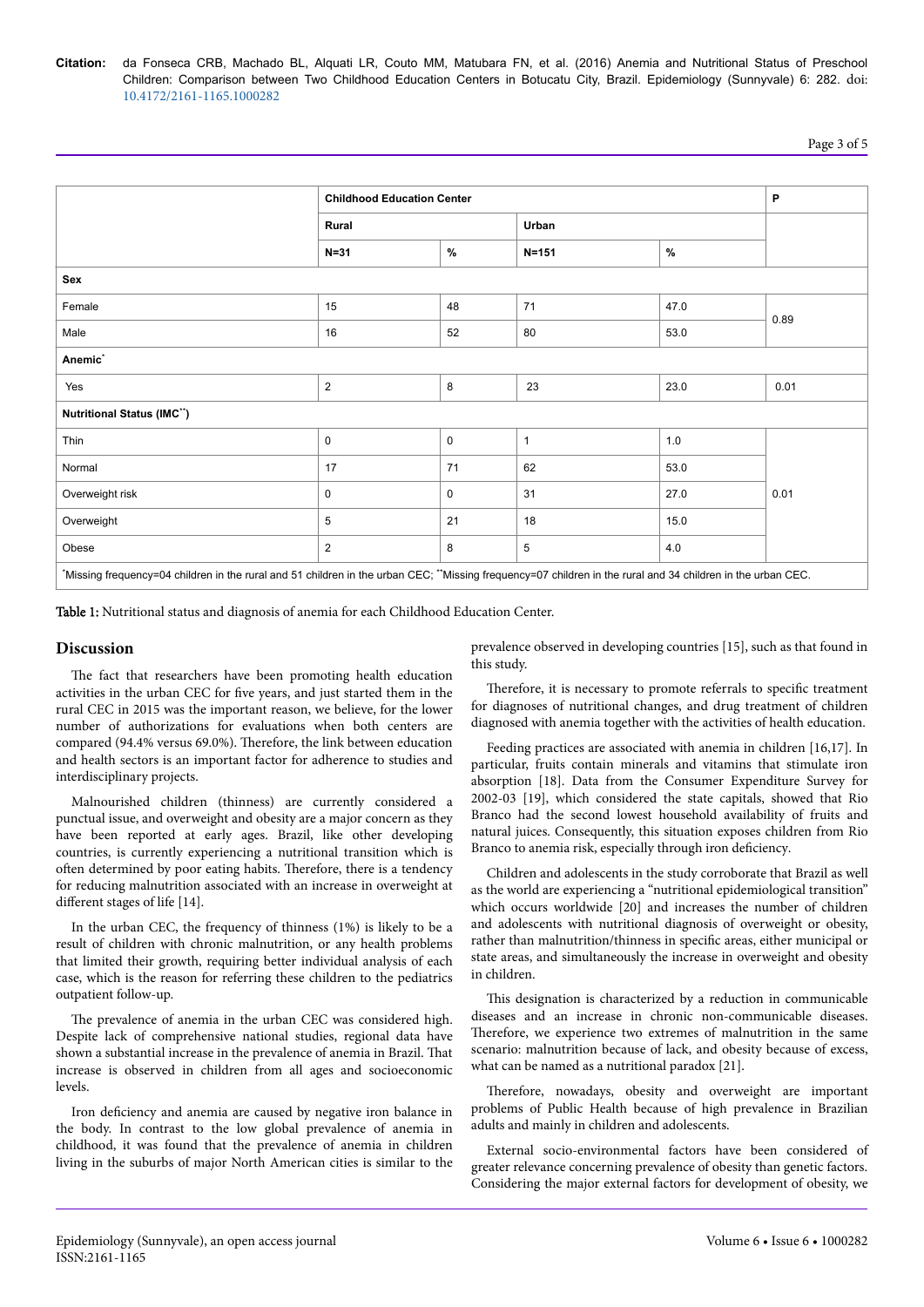can highlight the prolonged intra or extra uterine exposure to lack of food, leading to malnutrition and tendency to later obesity; the nutritional transition based on changes from the traditional to contemporary pattern (preference for industrialized foods), and the urban life style, characterized by sedentariness of the population [22].

Urbanization and greater access to ready or pre-made food with low nutritional value can explain the higher prevalence of disorders found in our study in urban areas, while ancient practices of adequate feeding , such as eating more grains and vegetables have been still maintained in rural areas.

We believe that changes in eating habits of those who live in urban areas, associated with inadequate physical activities have contributed to changes in health diagnoses, while in rural areas or fishing villages, people still maintain a nutritionally adequate diet.

Important consequences from those changes are the excess weight, atherosclerosis and arterial hypertension-related diseases; adult-related diseases, which are initiated in the childhood and are associated with obesity [23].

Today, there is no doubt that a preventive approach should be initiated still in the childhood and adolescence. Besides being a beneficial intervention, the healthy feeding and life style habits are established during the childhood, leading to a reduction in sedentariness and to an increase in physical activities [24].

In Brazil and developed countries, the prevalence of obesity is growing strongly in both childhood and adolescence, and tends to persist during adulthood: About 50% of obese children at 6 months old and 80% of them at 5 years old will remain obese. In addition, scientific evidence has revealed that atherosclerosis and arterial hypertension are pathological processes initiated during childhood, and feeding and physical activity habits are established in this age period [25,26].

## **Conclusion**

Anemia remains as a childhood public health problem despite all efforts through policies against it, such as, promotion of maternal breastfeeding, food fortification and prophylactic use of iron supplementation in the first year of age.

Obesity and overweight in childhood really reveal alarming data just at preschool age. Surveillance and combating measures should be taken as a public policy involving different sectors besides health.

Monitoring the nutritional profile helps to foster an attitude of surveillance and guidance in health promotion actions, individually and collectively. Nutritional counseling to caregivers and family is very important to reduce complications and promote overall health of children.

## **Authors' contributions**

All authors have made substantial contributions to the study and endorsed data and conclusions. CRBF identified the research question, contributed to data collection, conducted the analyses and wrote the article with BLM. FTVF contributed to data collection. BLM, LRA, MMC and FNM contributed to data collection and literature review. All authors have read and approved the final manuscript.

Competing interests: The authors declare that they have no competing interests.

#### **Acknowledgments**

This study was developed with the support of the Dean's Office for Extension Projects (PROEX, the Portuguese language acronym) and the Dean's Office for Research Projects (PROPE, the Portuguese language acronym) of UNESP–Univ Estadual Paulista. We are grateful to them for this very important support.

#### **References**

- 1. Campos MM (2006) Rewriting Education: Proposals for a Better Brazil.
- 2. [Shimabukuro EE, Oliveira MN, Taddei JAAC \(2008\) Knowledge of](http://dx.doi.org/10.1590/S0103-05822008000300006) [educators from day care centers about infant feeding. Rev Paul Pediatr 26:](http://dx.doi.org/10.1590/S0103-05822008000300006) [231-237.](http://dx.doi.org/10.1590/S0103-05822008000300006)
- 3. [Zöllner CC, Fisberg RM \(2006\) Nutritional status and relationship with](http://dx.doi.org/10.1590/S1519-38292006000300008) [biological, social and demographical issues of children attending daycare](http://dx.doi.org/10.1590/S1519-38292006000300008) [centers of the local government of the city of São Paulo. Rev Bras Saúde](http://dx.doi.org/10.1590/S1519-38292006000300008) [Mater Infant 6: 319-328.](http://dx.doi.org/10.1590/S1519-38292006000300008)
- 4. [Schimitz BAS, Recine E, Cardoso GT, Silva JRM, Amorin NF, et al. \(2008\)](http://dx.doi.org/10.1590/S0102-311X2008001400016) [Promotion of healthy eating habits by schools: a methodological proposal](http://dx.doi.org/10.1590/S0102-311X2008001400016) [for training courses for educators and school cafeteria owners. Cad Saúde](http://dx.doi.org/10.1590/S0102-311X2008001400016) [Pública 24: s312-322.](http://dx.doi.org/10.1590/S0102-311X2008001400016)
- 5. [Batista-Filho M, Rissin A \(2003\) Nutritional transition in Brazil:](http://dx.doi.org/10.1590/S0102-311X2003000700019) [geographic and temporal trends. Cad Saude Publica 19: 181-191.](http://dx.doi.org/10.1590/S0102-311X2003000700019)
- 6. Moratoya EE, Carvalhaes GC, Wander AE, Almeida LMMC (2013) Changes in food consumption pattern in Brazil and around the world. Rev Polit Agric 1: 72-84.
- 7. Silva JS (2015) Violence in the communities and on the streets.
- 8. Campos MMM (2013) Нe constituent and the education of children from 0 to 6 years. Cad Pesqui 59: 57-65.
- 9. [Saúde MD \(2004\) Vigilância alimentar e nutricional-SISVAN: orientações](http://189.28.128.100/nutricao/docs/geral/orientacoes_basicas_sisvan.pdf) [básicas para a coleta, processamento, análise de dados e informação em](http://189.28.128.100/nutricao/docs/geral/orientacoes_basicas_sisvan.pdf) [serviços de saúde. Brasília: Ministério da Saúde.](http://189.28.128.100/nutricao/docs/geral/orientacoes_basicas_sisvan.pdf)
- 10. [Blössner M, Siyam A, Borghi E, Onyango A, Onis M \(2009\) WHO](http://www.who.int/growthref/tools/who_anthroplus_manual.pdf) [AnthroPlus for personal computers:](http://www.who.int/growthref/tools/who_anthroplus_manual.pdf) software for assessing growth of the [world's children and adolescents. Geneva.](http://www.who.int/growthref/tools/who_anthroplus_manual.pdf)
- 11. World Health Organization (2006) Multicentre Growth Reference Study Group. WHO child growth standards: length/height‐for‐age, weight‐for‐ age, weight‐for‐length, weight‐for‐height and body mass index‐for‐age: methods and development. Geneva.
- 12. [Baker SJ \(1978\) Nutritional anaemia: a major controlable public health](https://www.ncbi.nlm.nih.gov/pmc/articles/PMC2395670/pdf/bullwho00442-0002.pdf) [problem. Bull World Health Organ 56: 659-675.](https://www.ncbi.nlm.nih.gov/pmc/articles/PMC2395670/pdf/bullwho00442-0002.pdf)
- 13. Siegel S, Castellan N (1988) Nonparametric statistics for the behavioral sciences (2nd edn.) New York: Mcgraw-Hill.
- 14. [Coutinho JG, Gentil PC, Toral N \(2008\) Malnutrition and obesity in](http://dx.doi.org/10.1590/S0102-311X2008001400018) [Brazil: dealing with the problem through a](http://dx.doi.org/10.1590/S0102-311X2008001400018) unified nutritional agenda. [Cad Saude Publica 24: s332-340.](http://dx.doi.org/10.1590/S0102-311X2008001400018)
- 15. [Booth IW, Aukett MA \(1997\) Iron](http://dx.doi.org/10.1136/adc.76.6.549) deficiency anemia in infancy and early [childhood. Arch Dis Child 76: 549-554.](http://dx.doi.org/10.1136/adc.76.6.549)
- 16. [Garcia MT, Granado FS, Cardoso MA \(2011\) Complementary feeding](http://dx.doi.org/10.1590/S0102-311X2011000200012) [and nutritional status of 6-24-month-old children in Acrelândia, Acre](http://dx.doi.org/10.1590/S0102-311X2011000200012) [State, Western Brazilian Amazon. Cad Saude Publica 27: 305-316.](http://dx.doi.org/10.1590/S0102-311X2011000200012)
- 17. [Lacerda E, Cunha AJ \(2001\) Anemia ferropriva e alimentação no segundo](http://www.scielosp.org/pdf/rpsp/v9n5/5121.pdf) [ano de vida no Rio de Janeiro, Brasil. Rev Panam Salud Publica 9:](http://www.scielosp.org/pdf/rpsp/v9n5/5121.pdf) [294-301.](http://www.scielosp.org/pdf/rpsp/v9n5/5121.pdf)
- 18. [Costa JT, Bracco MM, Gomes PA, Gurgel RQ \(2011\) Prevalence of](https://dx.doi.org/doi:10.2223/JPED.2049) [anemia among preschoolers and response to iron supplementation. J](https://dx.doi.org/doi:10.2223/JPED.2049) [Pediatr 87: 76-79.](https://dx.doi.org/doi:10.2223/JPED.2049)
- 19. Instituto Brasileiro de Geografia e Estatística (2006) Pesquisa de Orçamentos Familiares: 2002-2003: análise da disponibilidade domiciliar de alimentos e do estado nutricional no Brasil. Rio de Janeiro.
- 20. Barros-Filho AA, Fonseca CRB, Fernandes TF (2016) A transição epidemiológica das Doenças. In: Pediatria ambulatorial: da teoria à prática. Rio de Janeiro: Atheneu 1: 13-24.